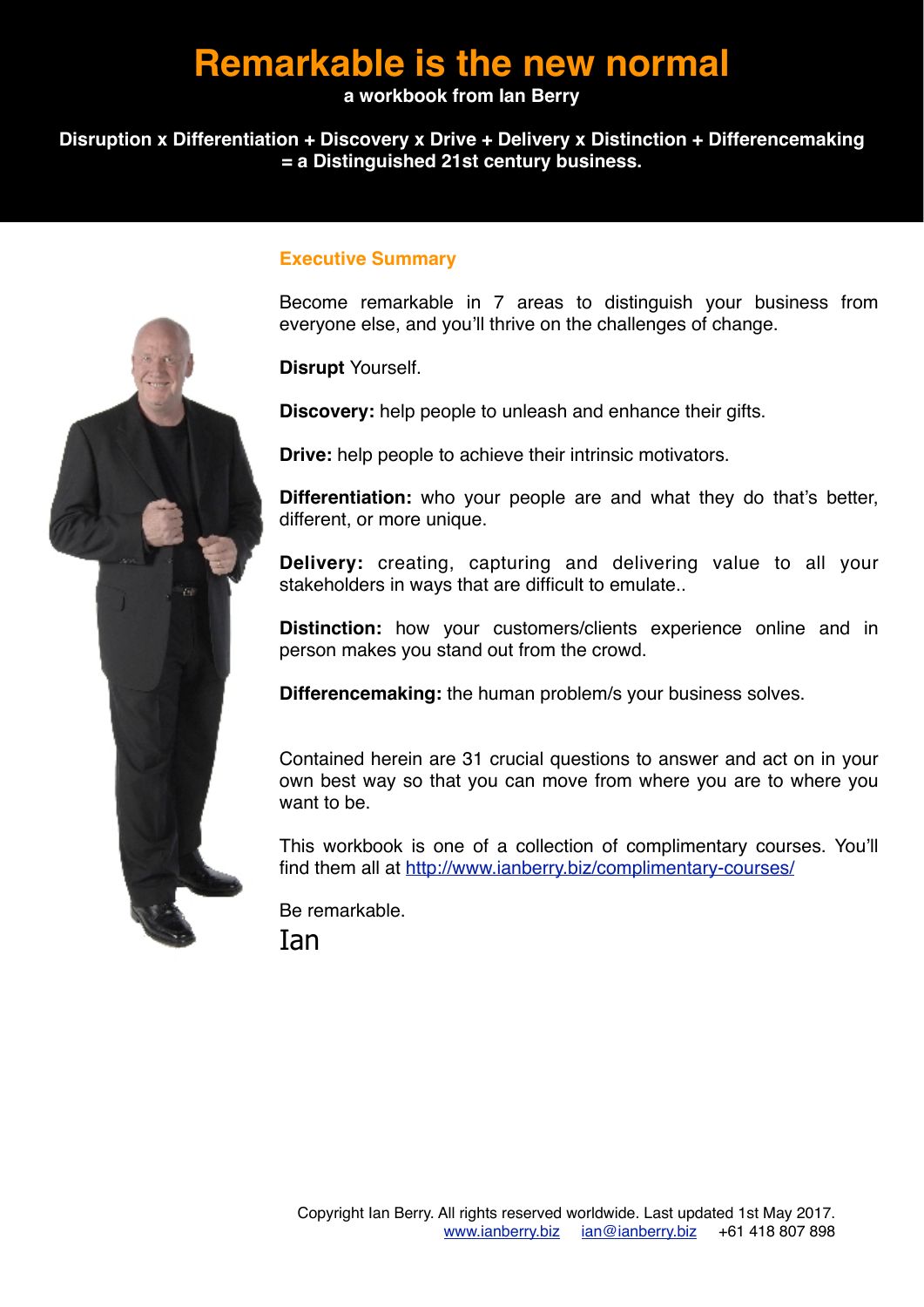#### **Please complete the following pulse check**

#### **How remarkable are You?**

Please place an X where **you** are now and a ✔ where **you** believe **you** need to move to

|                                                                                                                                            | Good                                                          | Great                                    | <b>Remarkable</b>                |
|--------------------------------------------------------------------------------------------------------------------------------------------|---------------------------------------------------------------|------------------------------------------|----------------------------------|
|                                                                                                                                            | li.e. basic standards of<br>performance are<br>being achieved | i.e. above average;<br>better than basic | (conspicuously<br>extraordinary) |
| <b>Disruption</b><br>I am willing to<br>disrupt and change<br>myself.                                                                      |                                                               |                                          |                                  |
| <b>Differentiation</b><br>Our people do what<br>others do just better,<br>differently or more<br>uniquely.                                 |                                                               |                                          |                                  |
| <b>Discovery</b><br>Our people know<br>their gifts/talents<br>and we are helping<br>them to enhance<br>lthem.                              |                                                               |                                          |                                  |
| Drive<br>We help our people<br>lachieve what is<br>important to them.                                                                      |                                                               |                                          |                                  |
| <b>Delivery</b><br>We deliver value to<br>our stakeholders<br>that they demand,<br>desire, and feel that<br>they deserve.                  |                                                               |                                          |                                  |
| <b>Distinction</b><br>The experience of<br>our customers/<br>clients online and in-<br>person is one way<br>we stand out.                  |                                                               |                                          |                                  |
| Differencemaking<br>We know the human<br>problems our<br>business solves and<br>why this really<br>matters to us and to<br>those we serve. |                                                               |                                          |                                  |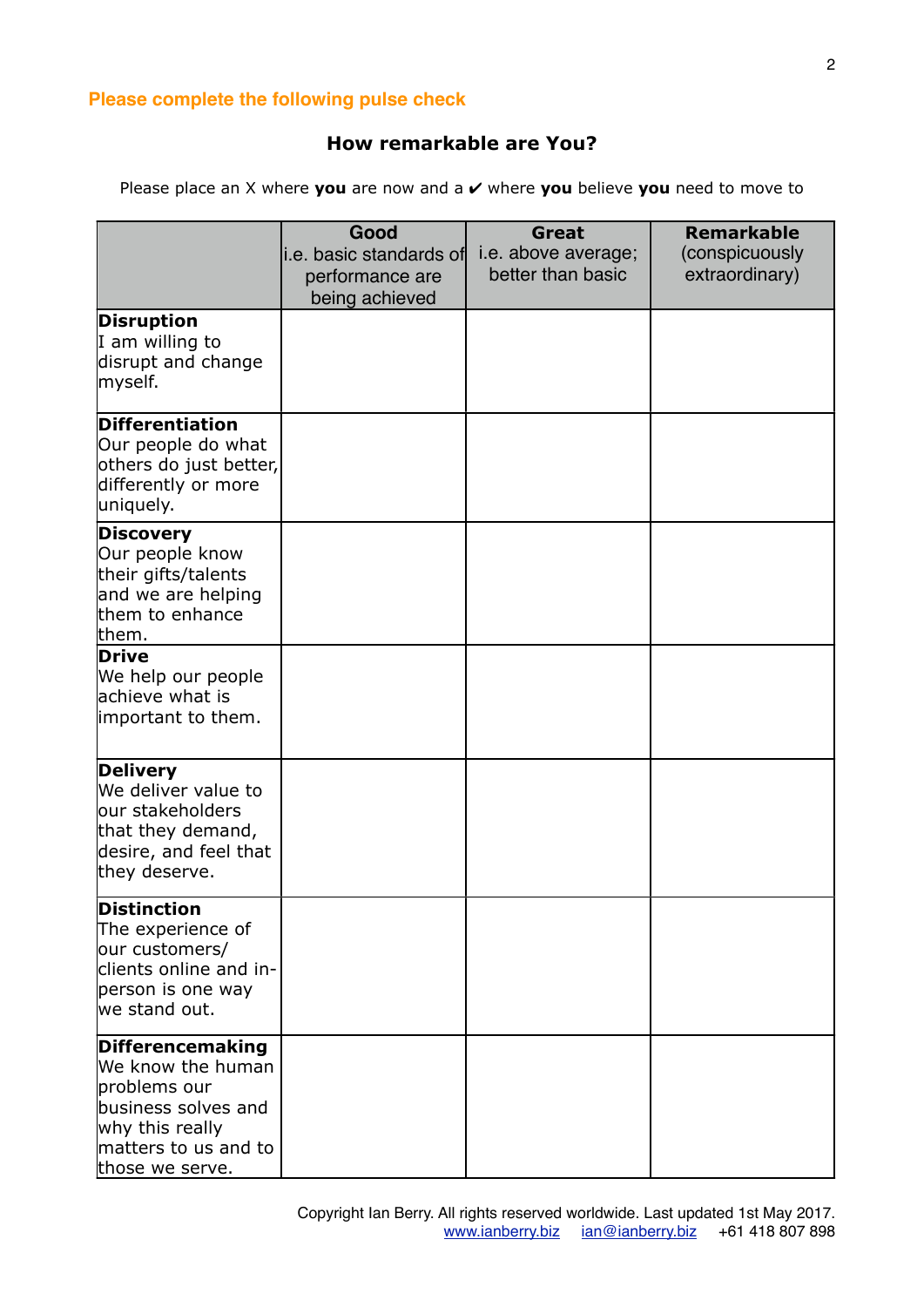# **Disruption**

#### **Where are you at on the following journey?**



with thanks to Steven Farber

**In what areas of your life and work are you not doing what you know you're capable of doing?**

**What are you going to do about it? How will you better compete with yourself?**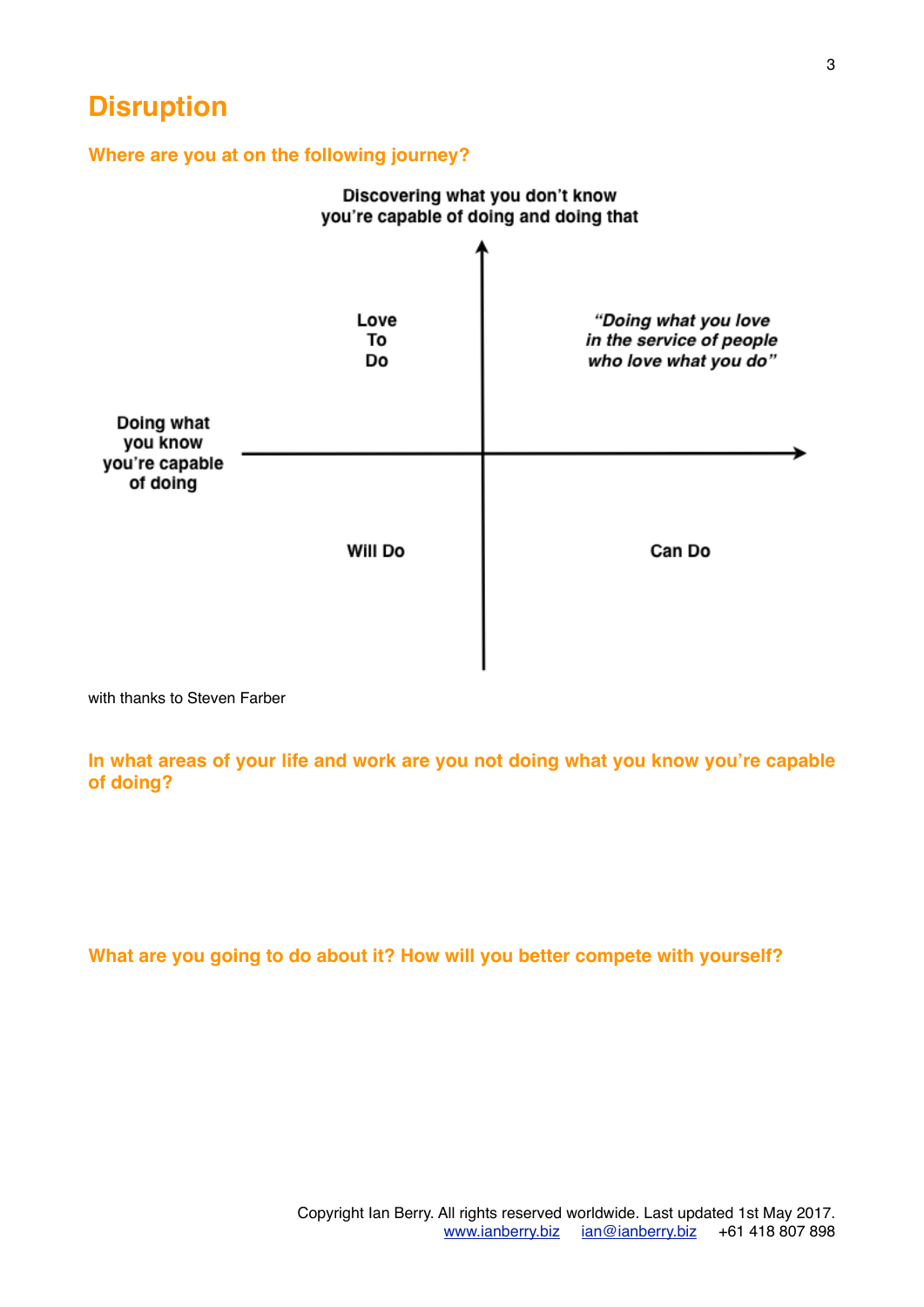### **Discovery**

Seeing people as they can be is the first step to helping people to discover their unique gifts/talents.

My You're Special story illustrates how we should see and treat people.

**Please view it at** <http://youtu.be/4VKo9cshD1w>

**What is special about you? What do you love to do that you are good at?**

**What is special about each and everyone of your employees? What do they love to do that they are good at?**

**How much of what your people love to do, and that they are good at, is being brought to their work? How could you increase this?**

**What processes (and policies, procedures, practices, and systems) would you need to have in place to ensure that you and your people are continually enhancing what you love to do and are good at?**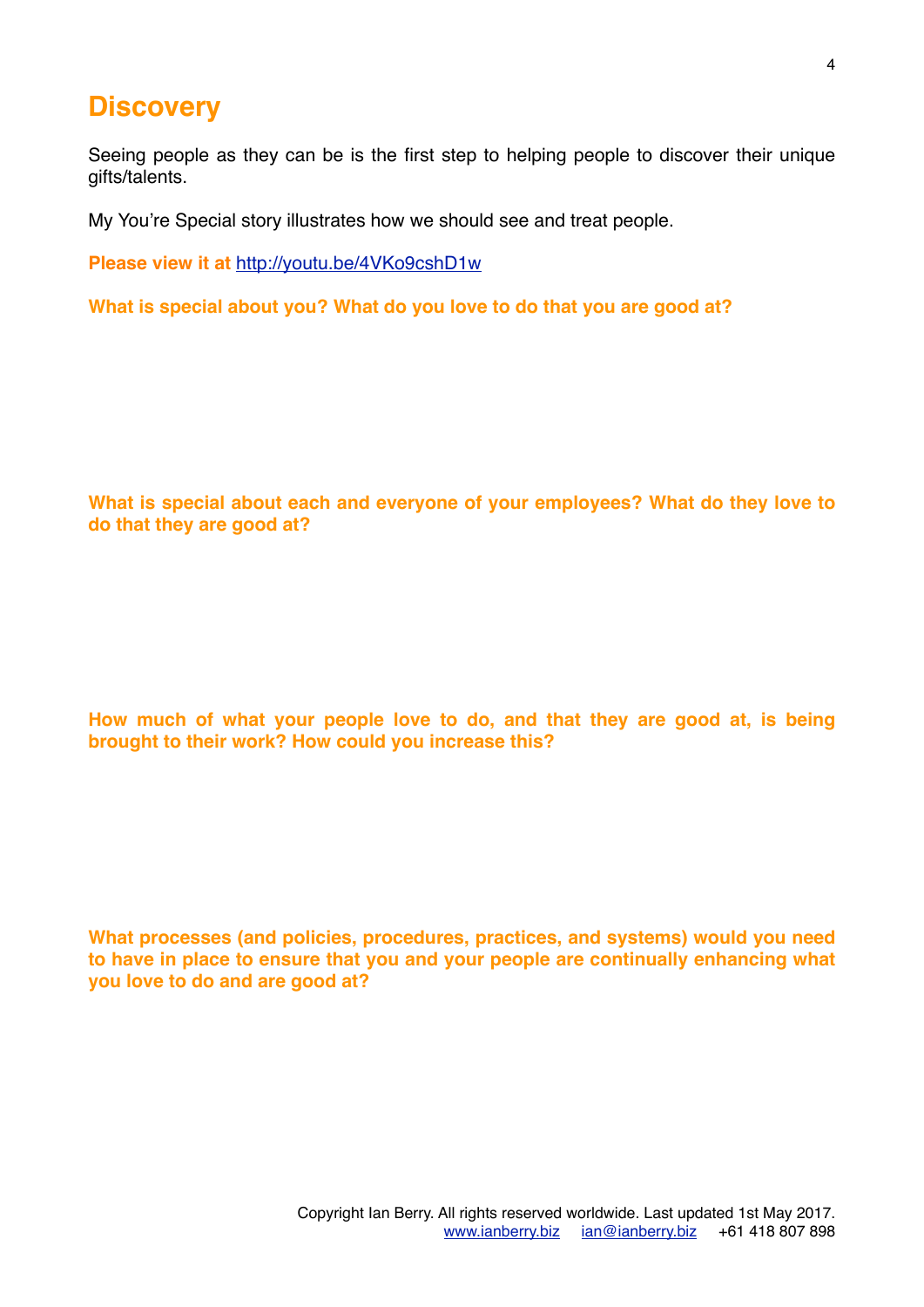# **Drive**

A key way to help people to grow is by helping them to fulfill their deepest desires.

In a brilliant book *Drive - the surprising truth about what motivates us,* Daniel Pink says we have three intrinsic motivators:

**"Autonomy:** the urge to direct our own lives

**Mastery:** the desire to get better and better at something that matters

**Purpose:** the yearning to do what we do in the service of something larger than ourselves"

If **you** are not helping **your** employees to reach these reasons for being I can guarantee that **your** business results are significantly less than what's possible and that **you** are guilty of what Daniel says *"there is a mismatch between what science knows and business does."*

**What would you need to do to give your employees more autonomy?**

**What would they need to do?**

**How does accountability work in your business? What do you and your employees do for each other that would likely increase personal accountability?**

**What are you doing to help your employees get better at something that matters to them?** 

**What more could you do?**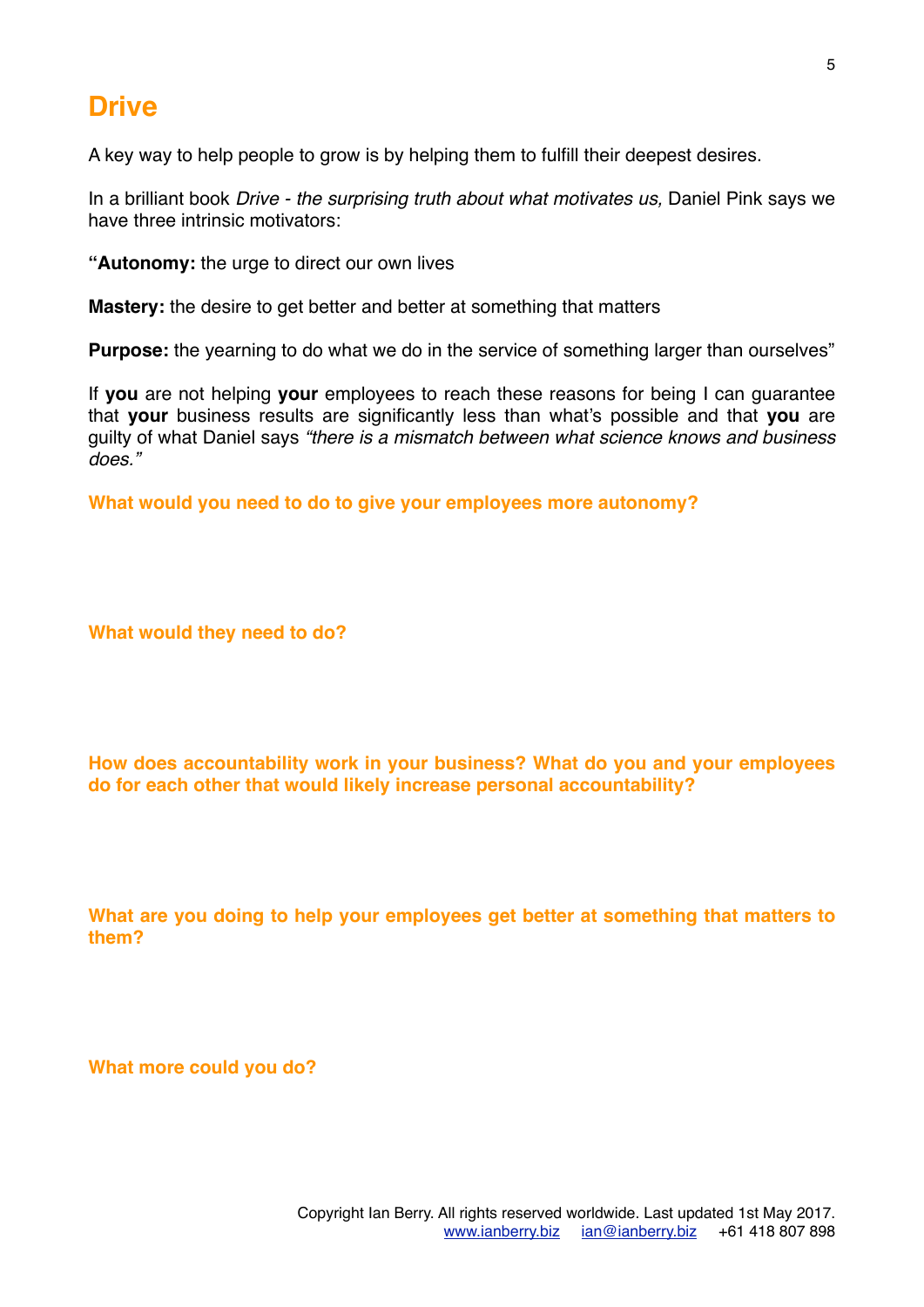**Why are you in business?** (remember profit is not a reason, rather a result of being good at business)

Understanding our why is often not easy. I recommend watching Simon Sinek's talk about this and/or reading his book Start With Why.

Please watch at <http://youtu.be/sioZd3AxmnE>

**What is your deep reason for being in business?**

**How well are the deeper reasons for living of your employees aligned with your reason for being in business?**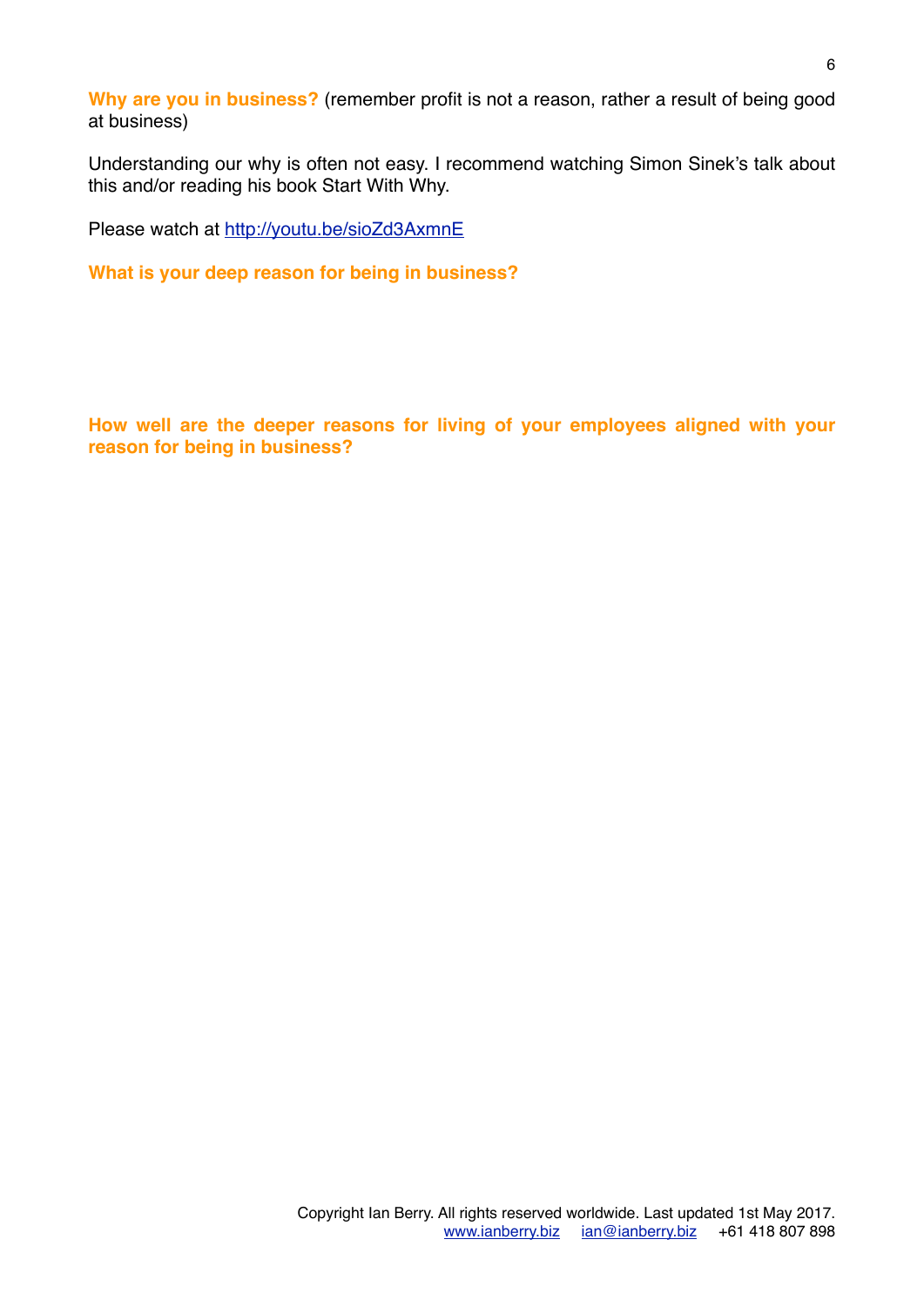### **Differentiation**

To guarantee success in business today and tomorrow we must provide a distinct customer/client experience for people in a niche or niches otherwise we have a commodity product/service and we will always be competing against the masses on price.

To reach distinction begins with understanding differentiation and therefore strategic positioning that comes from doing/providing what no-one else is, which is very hard to do, or it comes from doing/providing what someone else is, just better, differently or more uniquely. Therefore differentiation, really standing out, all comes down to our people.

The writer of ZAG - the #1 strategy of high-performance brands Marty Neumeier argues strongly that our differentiation must be radical. I couldn't agree more.

To be radically different means we must first, in my view, eliminate the BS about people that is permeating our workplaces. See my personal manifesto (BS Free Workplaces) about this at <https://www.slideshare.net/ianberry/bs-free-worplacesianberry>

The status quo, normal, is about seeing and treating people as numbers, overheads, expenses, resources, assets, or capital. I think this is absolute BS.

To eradicate this BS we must see and treat people as the one-of-a-kind that each of is.

#### **Key questions to ask and answer about your differentiation**

**What are you and your people not doing that you know you're capable of that would really make a difference to yourselves and your customers/clients?**

**What is it that you and your people have never done that if you did would make a radical difference to your customers/clients and to your business results?**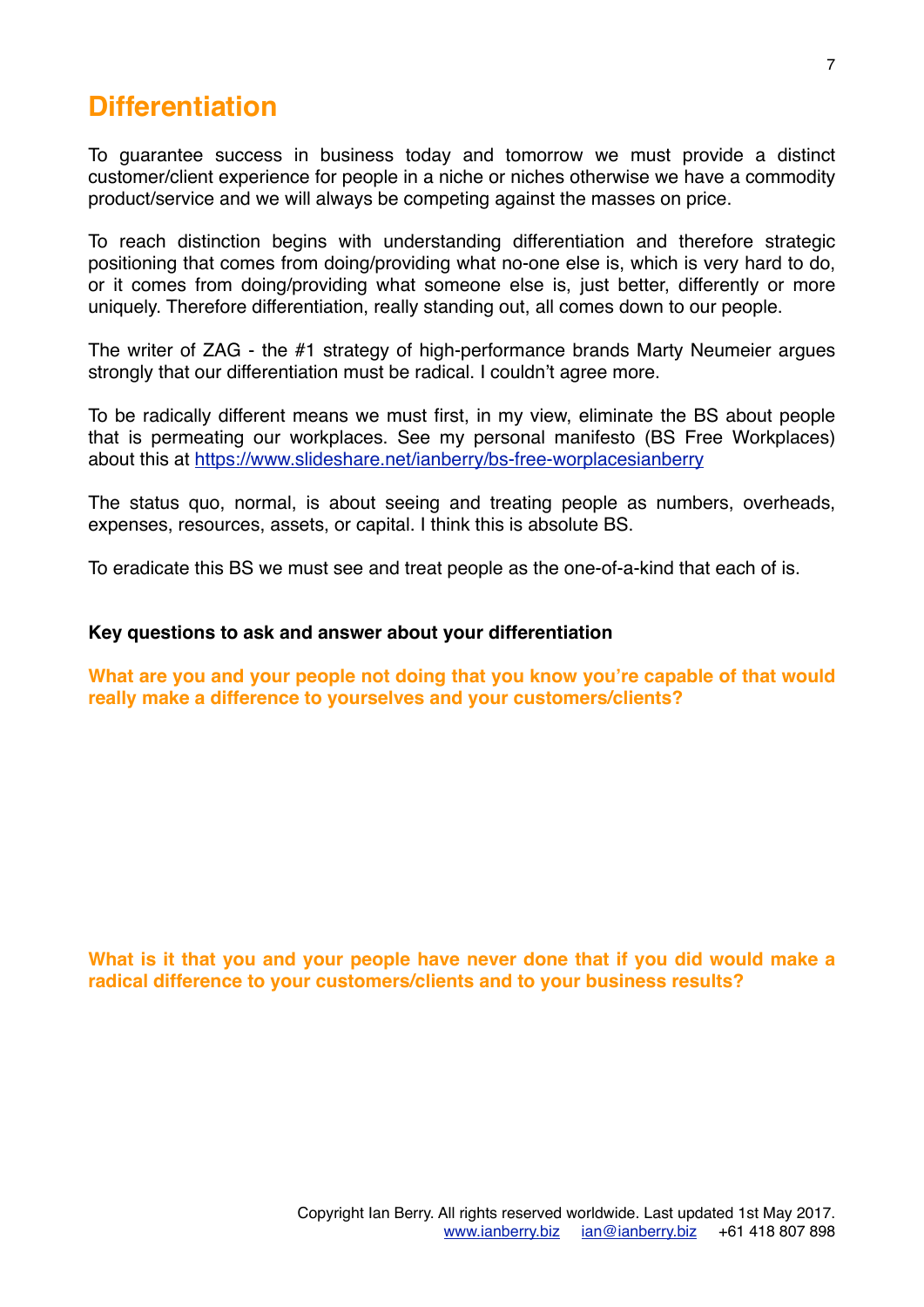# **Delivery**

We are all regardless of our product/s/service/s in the business of delivering value to all our stakeholders, value that they demand, desire, and feel that they deserve.

If you don't know what value each of your stakeholders wants **you** had better ask them and quickly because if **you** don't know or wait to long to find out **your** business is on the slippery slope to extinction rather than distinction!

#### **What Employees Really Want From Employers**

(from my research over the past two decades)

- ✓ Appreciation. The eminent psychologist William James observed: "The deepest craving of human nature is the need to be appreciated."
- ✓ To be held to account via regular, constructive performance feedforward and feedback
- ✓ Autonomy
- ✓ Opportunity to master something
- ✓ Role satisfaction
- ✓ A feeling that their work contributes to a higher purpose
- ✓ Knowing that their work is helping them to achieve their aspirations
- ✓ Open, regular, truthful, information gathering and sharing
- ✓ Remuneration perceived to be at least equal to effort
- ✓ Trust and trustworthiness
- ✓ Happy and healthy working environment
- ✓ Fairness in all dealings
- ✓ Flexibility
- ✓ Hope for the future

**How well are you providing your employees with the above?** 

**How can you do better?**

**Would you add anything to my list?**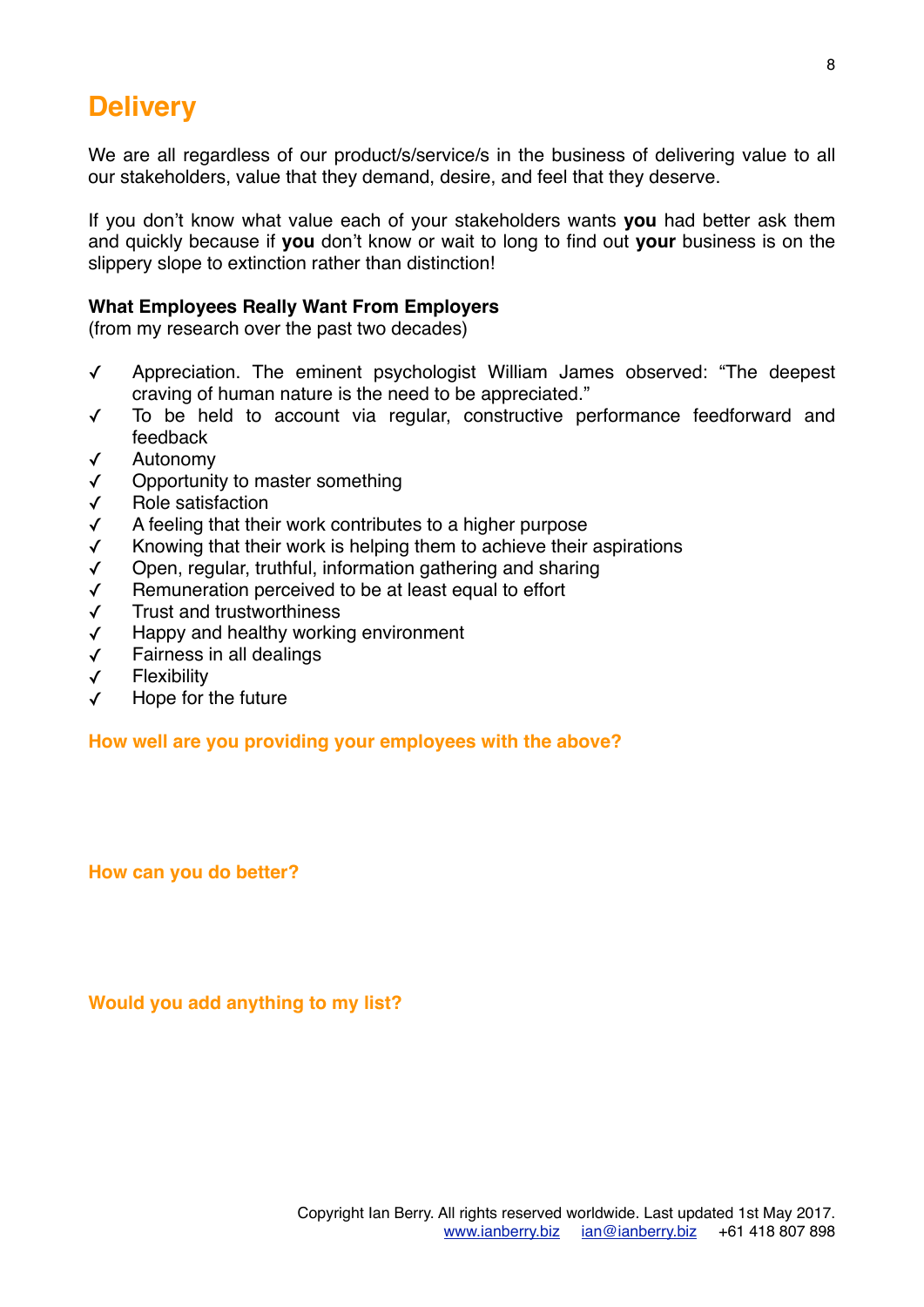#### **What Employees Really Want From Each Other**

(from my research over the past two decades)

- ✓ Goal and strategy alignment
- ✓ Promises kept
- ✓ Open communication
- ✓ Understanding of personal needs
- ✓ Trust, trustworthiness, and confidence
- Appreciation, support and encouragement
- ✓ Authenticity
- ✓ Sense of family
- ✓ Acceptance of the merit of ideas
- Mutual respect

**How well are your employees providing each other with the above?** 

**How can your employees do better?**

#### **Would your employees add anything to my list?**

#### **What customers/clients really want**

Geoffrey James has sold and written hundreds of features, articles and columns for many publications including Wired, Men's Health, Business 2.0, SellingPower, Brand World, Computer Gaming World, CIO, The New York Times.

Geoffrey believes all customers want the same 12 things, regardless of who they are, who is selling to them or what they're buying.

In my work over the past 25 years I would concur with every one of these.

- 1. They want to feel important.
- 2. They want to be appreciated.
- 3. They want you to stop talking about yourself.
- 4. They want you to stop talking about your firm.
- 5. They want you to truly listen.
- 6. They want to be understood.
- 7. They want to teach YOU something.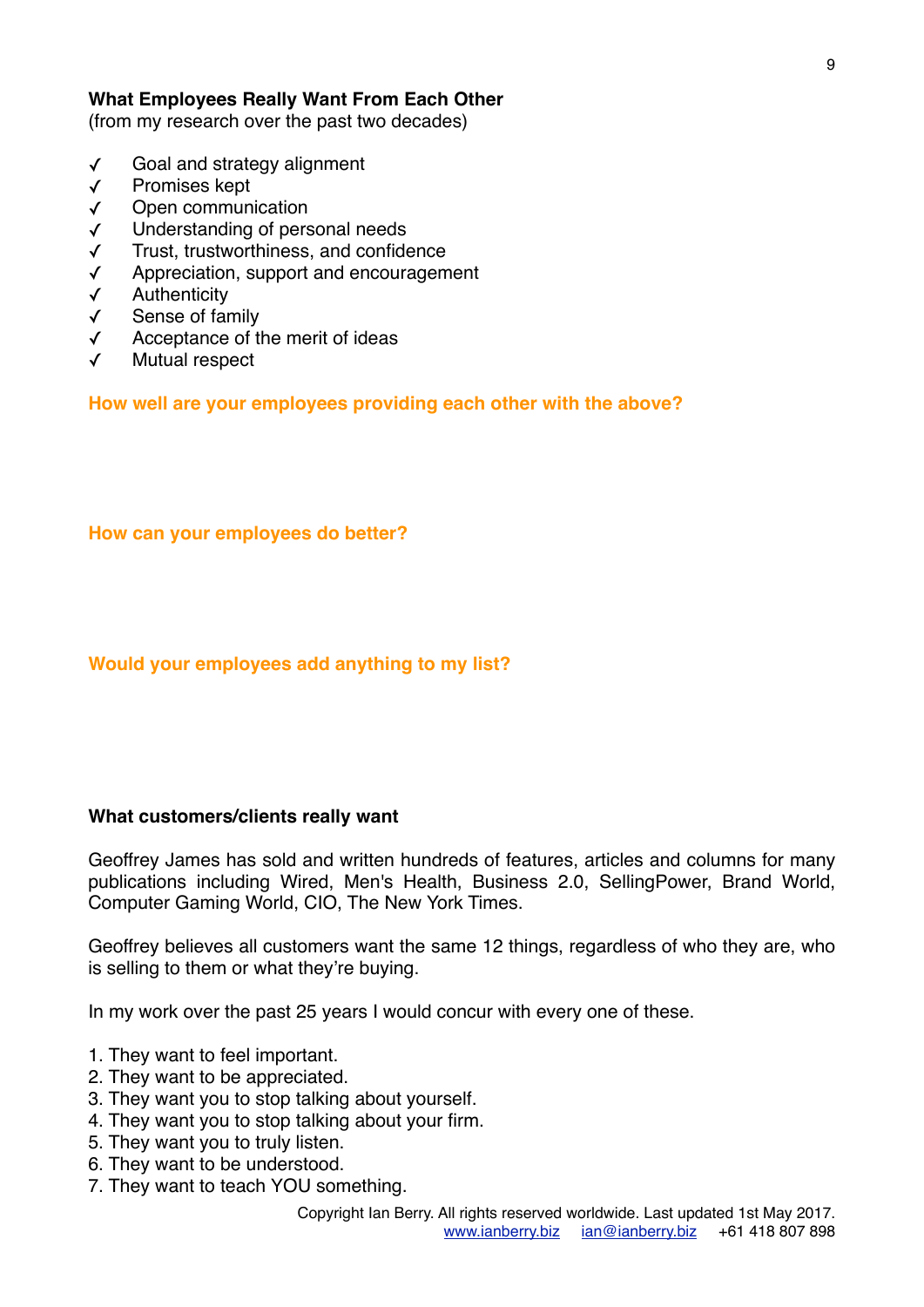- 8. They want and need your help.
- 9. They want to buy something.
- 10. They want you to delight and surprise them.
- 11. They want to pretend they make logical decisions.
- 12. They want success and happiness.

**On a scale of 1 - 10 with 10 being remarkable how well are you delivering on the above 12?**

**How can you and your employees do better?**

**Would you add anything to Geoffrey's list?**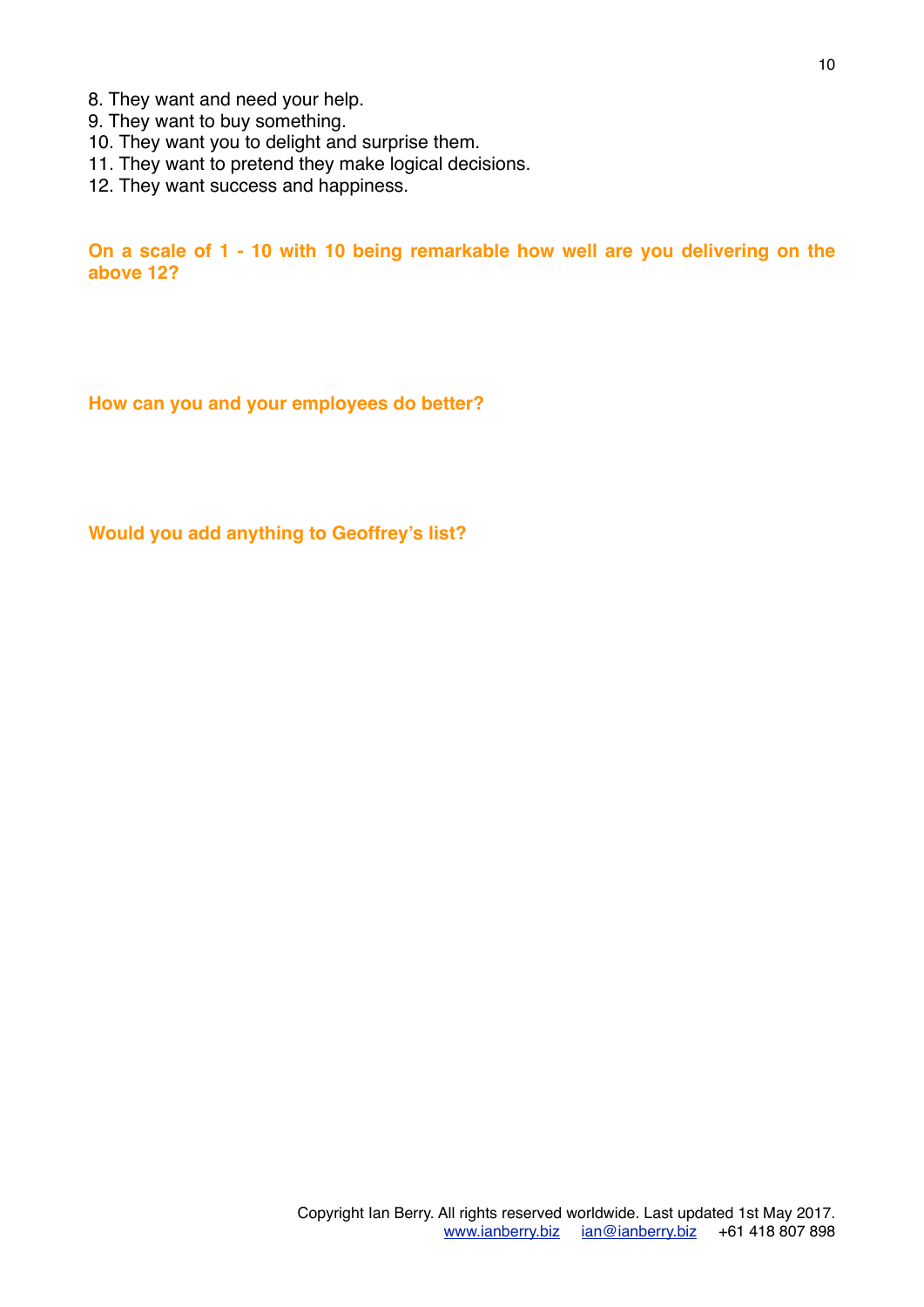# **Distinction**

How we deliver value is the art of providing a distinctive customer/client experience.

It's about doing things everyday that amaze **you** and **your** customers/clients.

**Here is sparkenation 51 from my Changing What's Normal book to help you** (sparkenation - a spark that ignites passion that leads to action that changes what's normal). If you don't yet have this book you can download it as a gift at [Gifts](http://www.ianberry.biz/better-business-results-less-personal-cost/)

#### **Normal**

"Good service is what is expected. It is normal. The whole experience is what matters now. Because we now have so many choices, as soon as we don't enjoy the experience, we go somewhere else.

I had to get up at 3.30 am on 31st March 2011 in order to catch a flight in Auckland New Zealand so that I could make a meeting in Melbourne Australia, so the night before I had an early dinner at Vapor's Holiday Inn near Auckland Airport. Helen who served me did a great job and I told her so and also mentioned her name when I filled out the service questionnaire that is left on everyone's table.

When I got to the airport Virgin Pacific's computers were down. All their staff were great and handled a manual check-in well and we left on time. Great service costs nothing except a little effort!

What Helen from Holiday Inn and the folk at Virgin Pacific did is normal and nothing whatsoever out of the ordinary.

#### **Changing What's Normal**

Wooing and wowing, however, is an entirely different matter and it is not yet normal.

The concept of wooing and wowing comes from my colleague and mentor Paul Dunn who is known internationally as 'The Wizard of Wow.'

On the following page are some of my thoughts on what woos and what wows: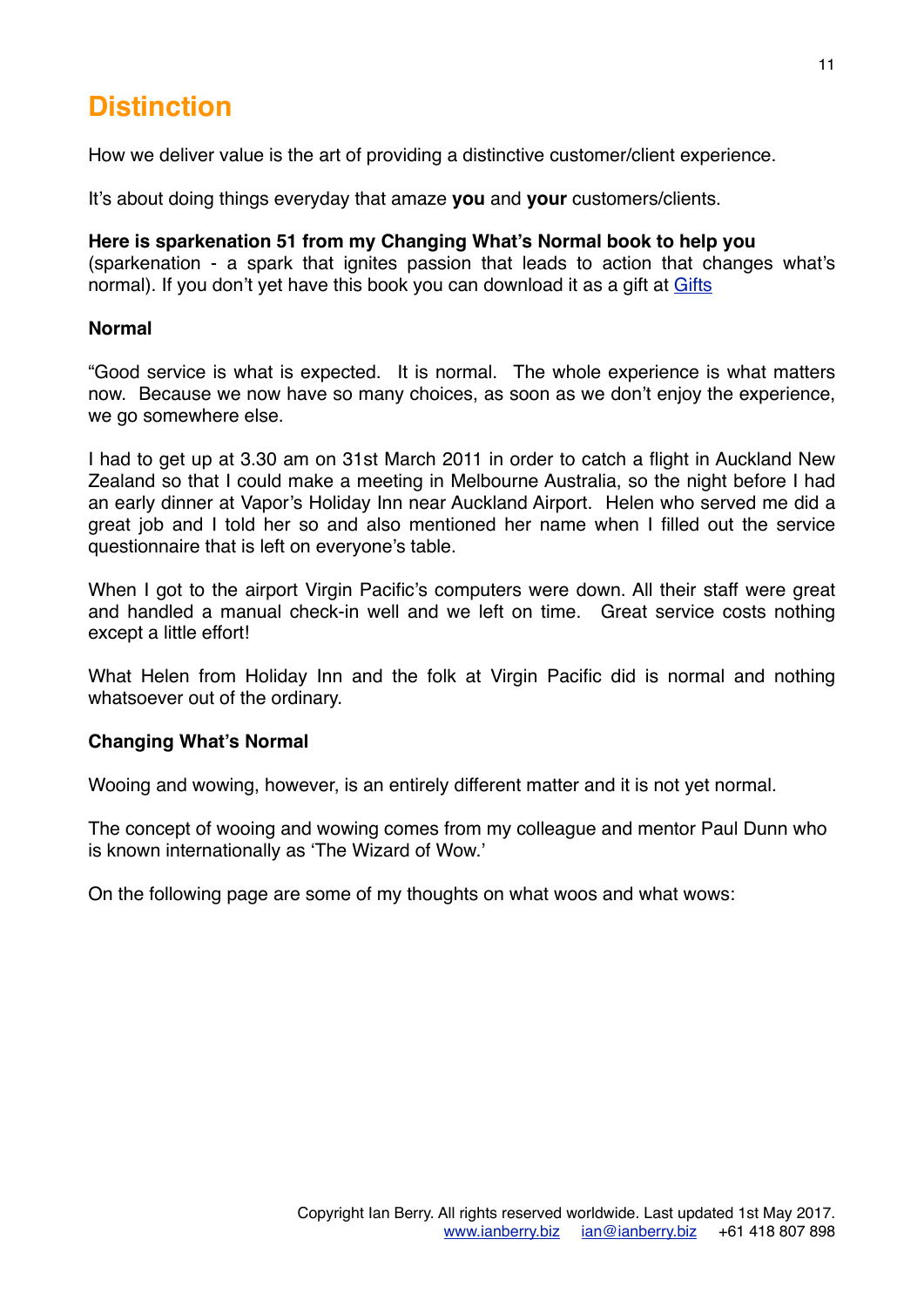#### **Wooing is when**

- ✓ a taxi driver you have never met before asks great questions about your travel habits and, on finding out that you travel regularly, offers to pick you up and provide you with a personal service
- ✓ a coffee shop owner introduces themselves and gets your name and shows, through conversation and actions, that they genuinely care about you
- ✓ a hotel owner takes times out to find out who you are and what you do and how they can help
- ✓ a concierge person gives you insight you didn't ask for that enhances your experience
- ✓ a colleague refers you to one of their major clients without you asking them
- ✓ a friend remembers things that are important to you
- ✓ a boss goes out of his/her way to find out about your family
- ✓ a train conductor asks great questions about your travel

#### **Wowing is when**

- ✓ the taxi driver who offered personal service actually delivers it
- ✓ the coffee shop owner remembers your name next time you visit and continues the conversation you were having last time
- ✓ the hotel owner actually helps you in what you do
- ✓ the same concierge person remembers your name and how they helped you last time when you return a year later
- ✓ your colleague actually goes with you to meet their client
- ✓ that same friend surprises you with a memento months later about what is important to you
- ✓ your boss does something kind for your family without any expectation of getting something back
- ✓ the same train conductor picks up where they left off the next time they see you

#### **What are you and your people doing in your business that is wooing and wowing each other and your customers/clients?**

**Do your employees and your customers/clients feel wooed and wowed by you?**

**What are the stories your customers/clients are telling others about you?**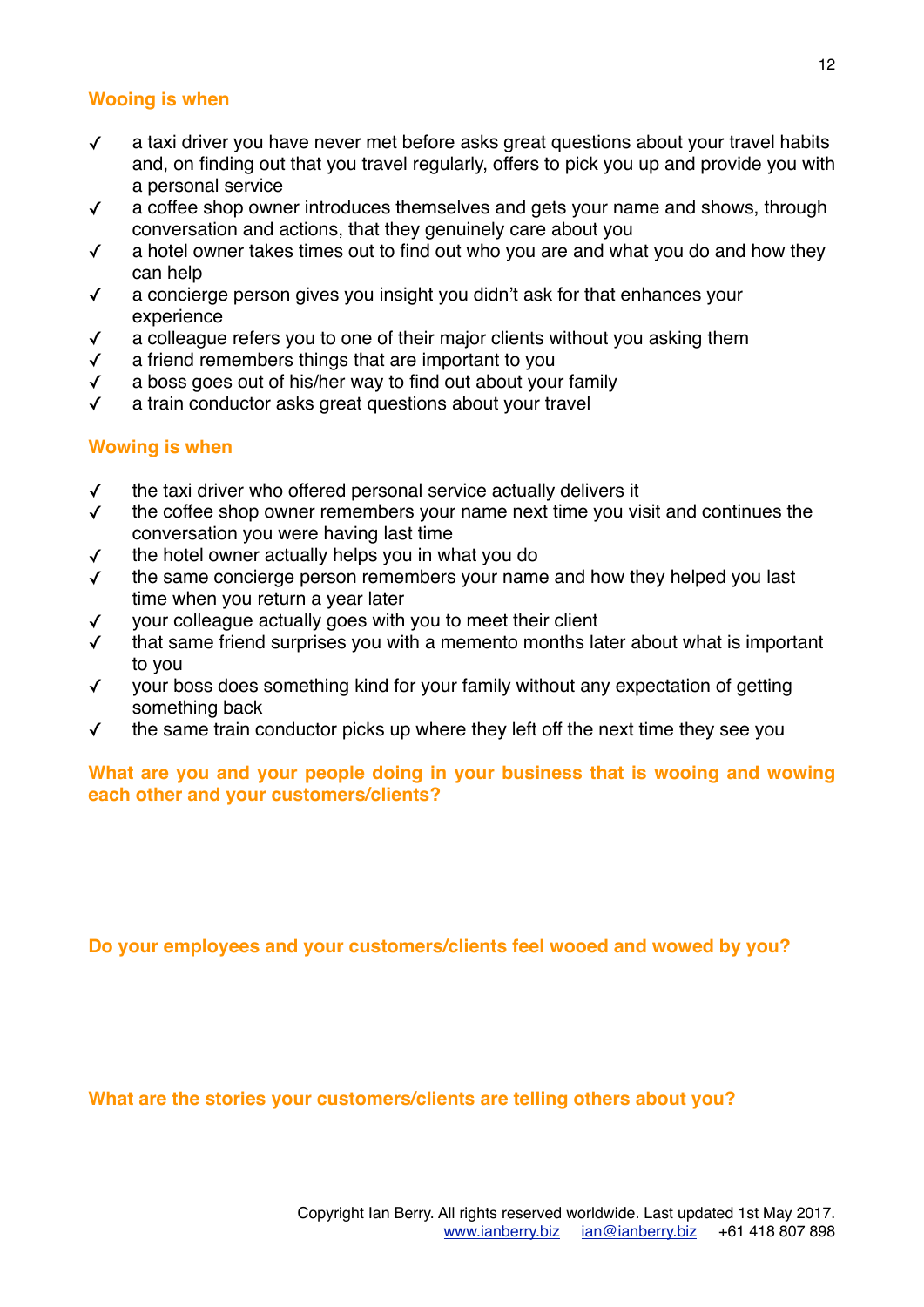Long ago people at Proctor & Gamble identified moments of truth in the customer experience, FMOT (first moment of truth) is just before the customer buys and SMOT (second moment of truth) is when the customer first begins to experience what they have bought.

In 2011 Google identified ZMOT (zero moment of truth) the crucial moment that happens before we buy. I recommend downloading Jim Lecinski's ebook and other resources at <http://www.zeromomentoftruth.com>

In The End of Business As Usual Brian Solis introduces UMOT (ultimate moment of truth) which is when customers share their experiences with others. <http://www.amazon.com/End-Business-As-Usual-Revolution/dp/1118077555>

All these moments of truth matter in **your** business today.

**How could you be more distinctive in the hearts and minds of your customers/ clients in these four moments of truth?**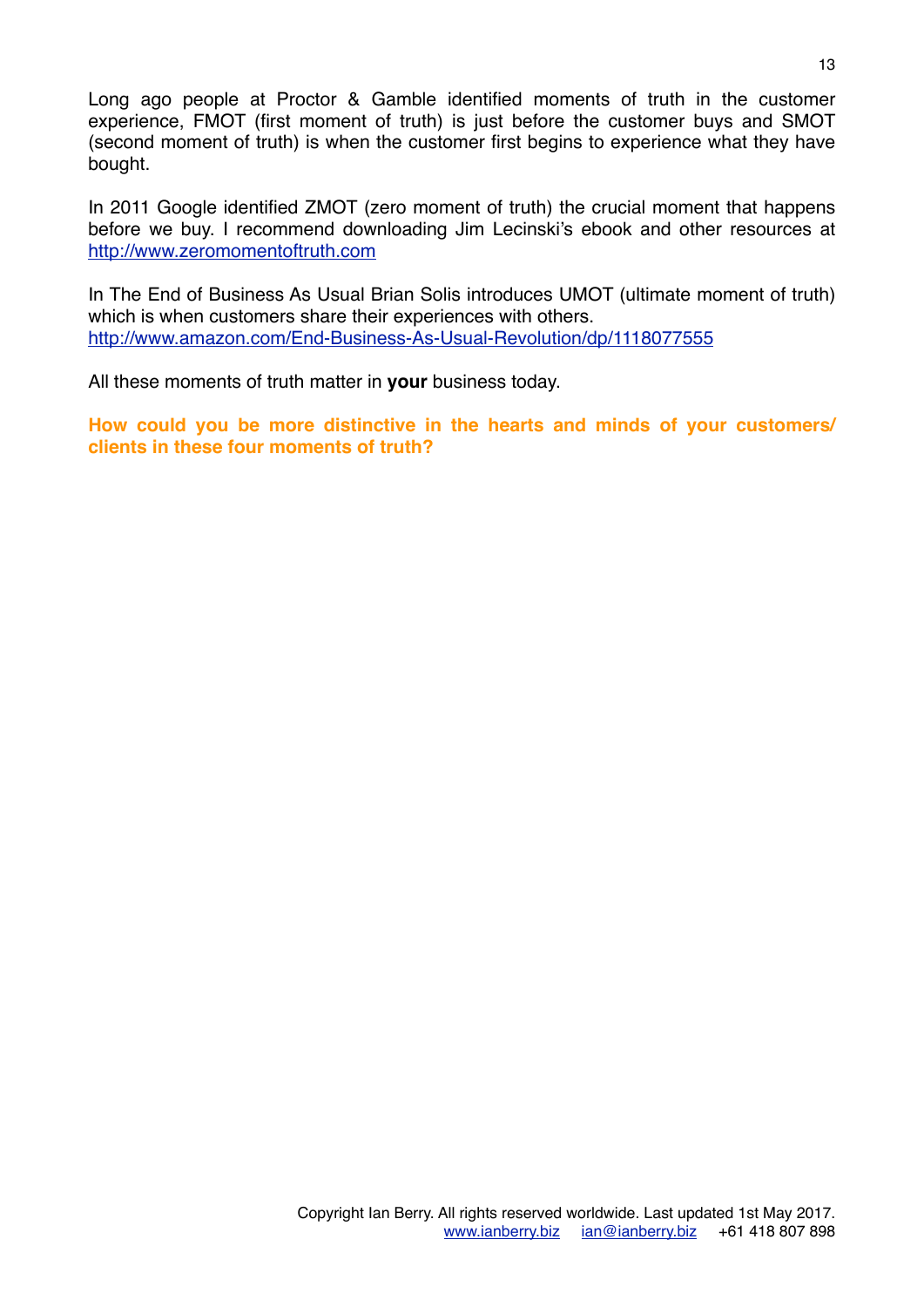# **Differencemaking**

In my business I solve the human problem that most people don't yet know they're remarkable or they've forgotten they're remarkable.

This of course has massive implications for well-being, productivity, and the prosperity of **your** business and society, let alone the ability for **your** business to solve the problem that is **your** purpose.

**What human problems do your products/services solve?**

**Is there a human problem in your neighbourhood/community, in the worlds of your customers/clients that your business could solve, if you really embraced innovation (changing what's normal) in your business?**